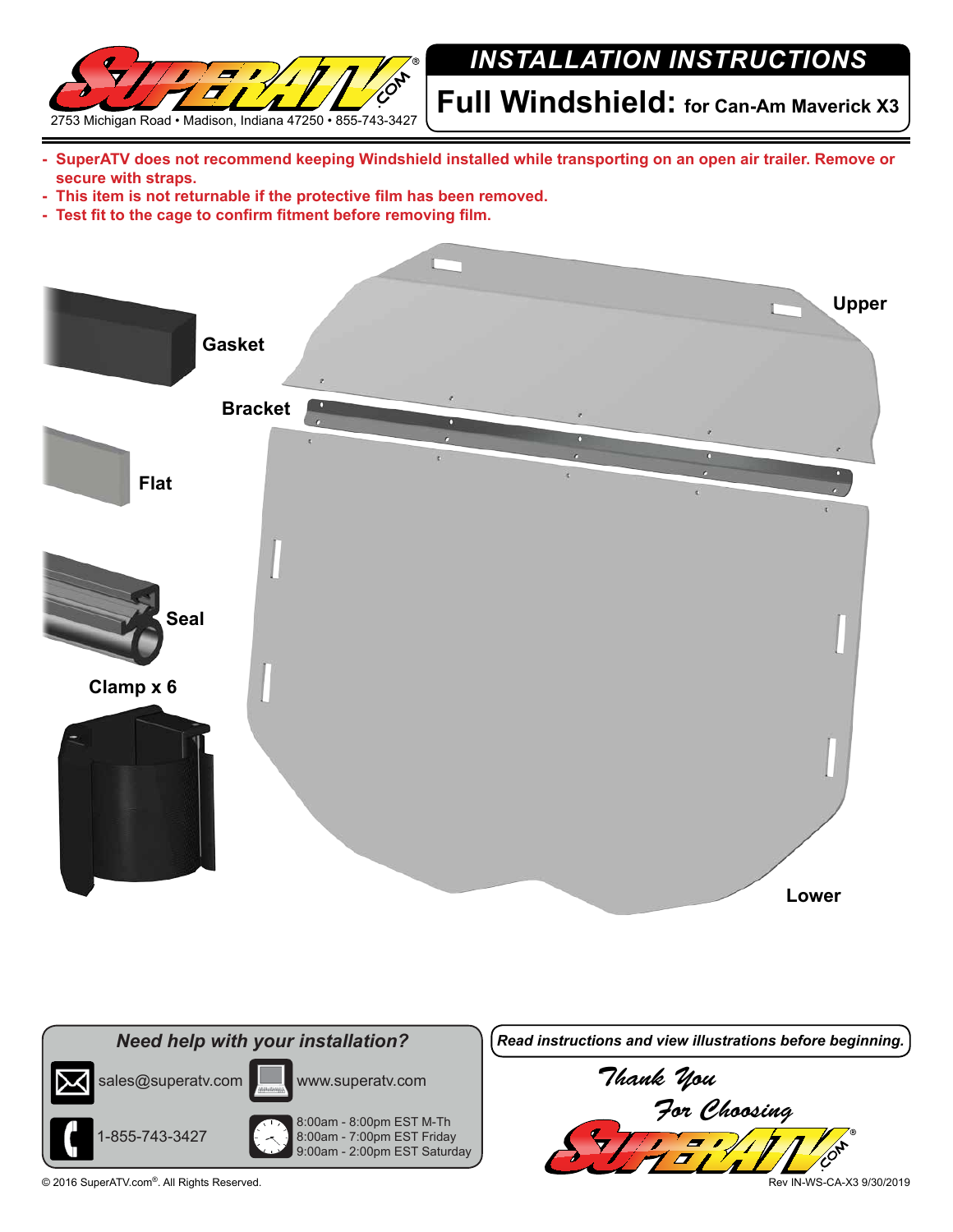

 $N$ -WS-CA-X3  $2$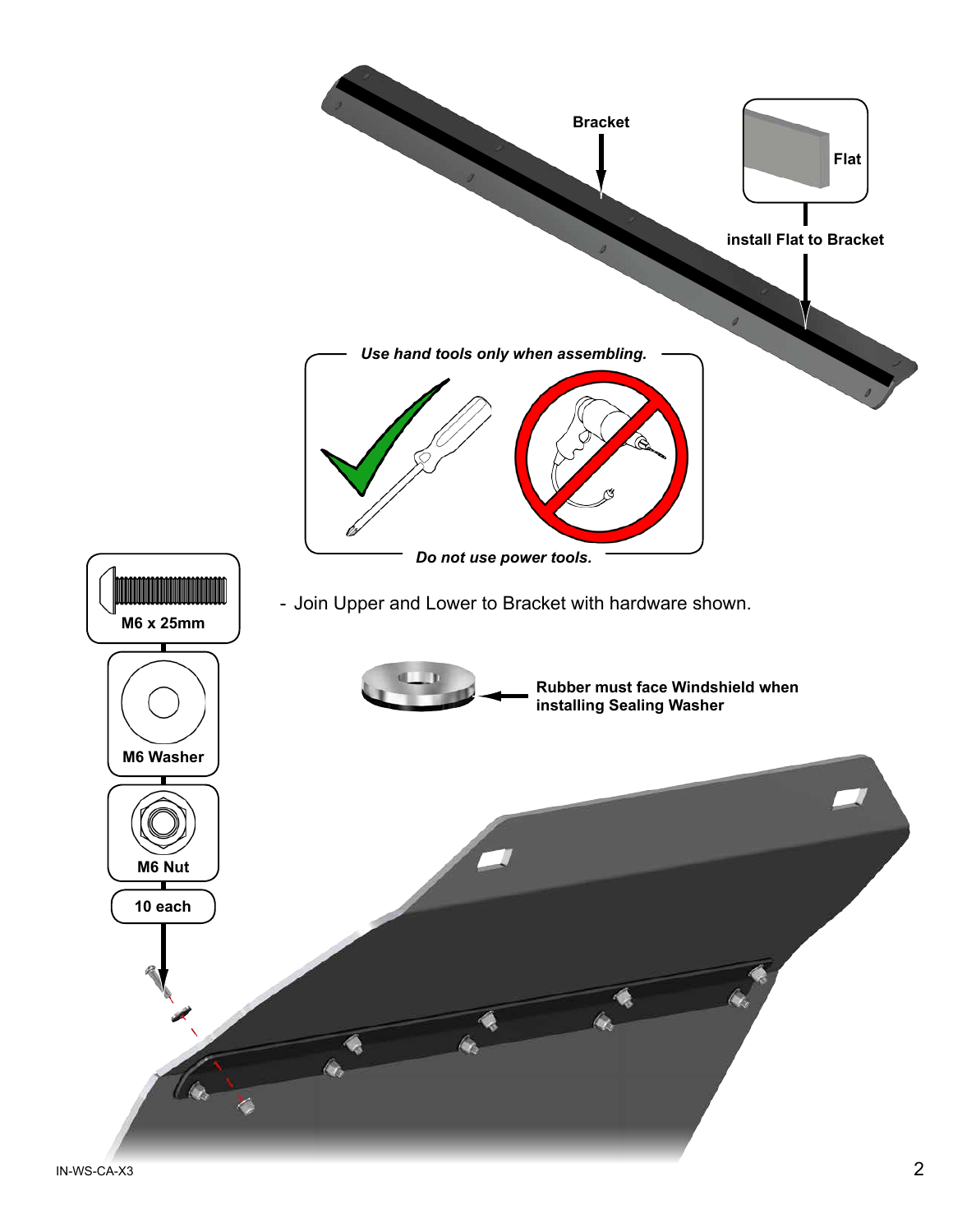- Install Seal to assembly.

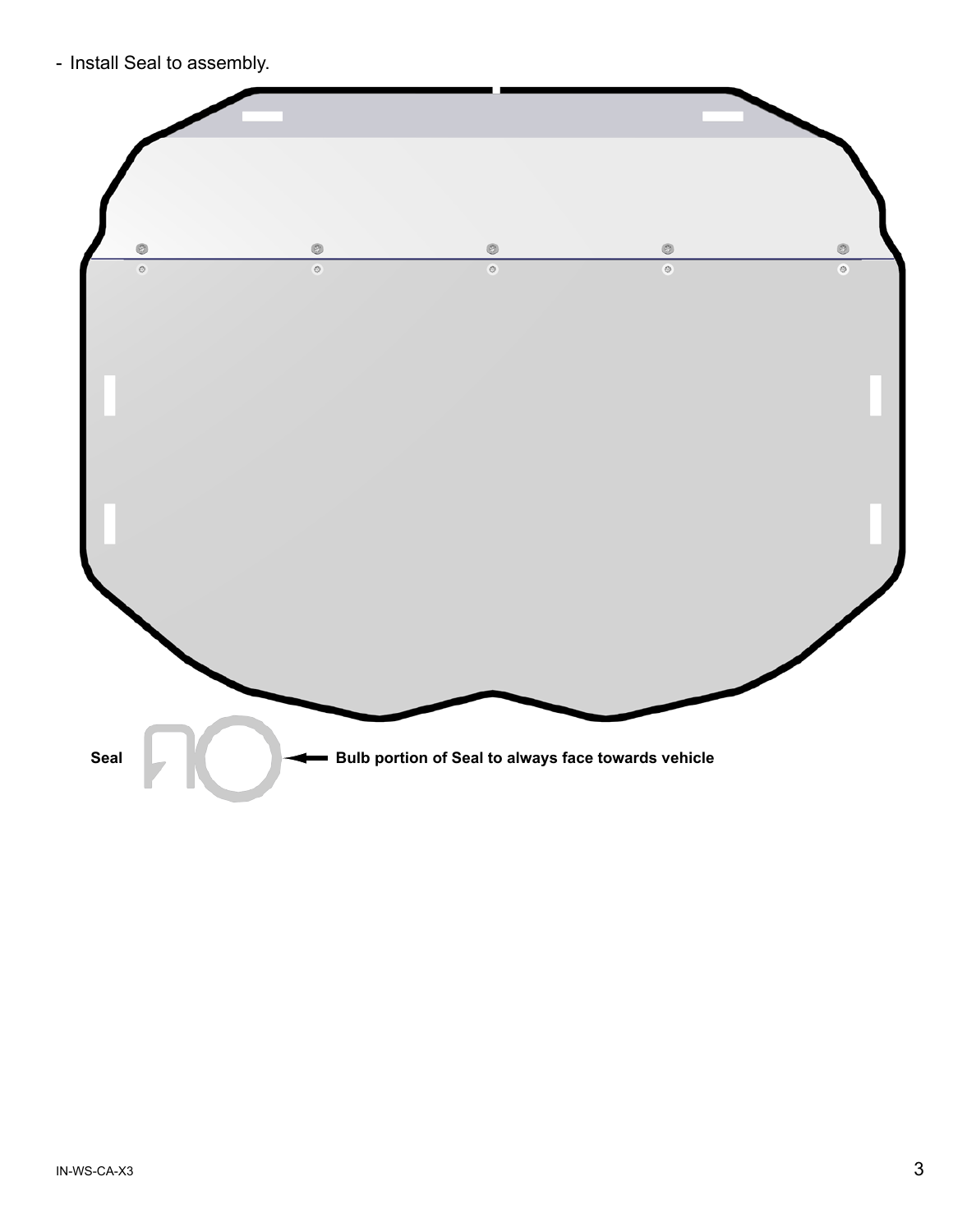- Insert Clamps into slots in Windshield. Wrap straps around Cage and through Clamps.



## **OPITONAL:**

- For a more complete seal, install provided Foam into corners as shown. **Gasket**
- $1$ N-WS-CA-X3  $4$